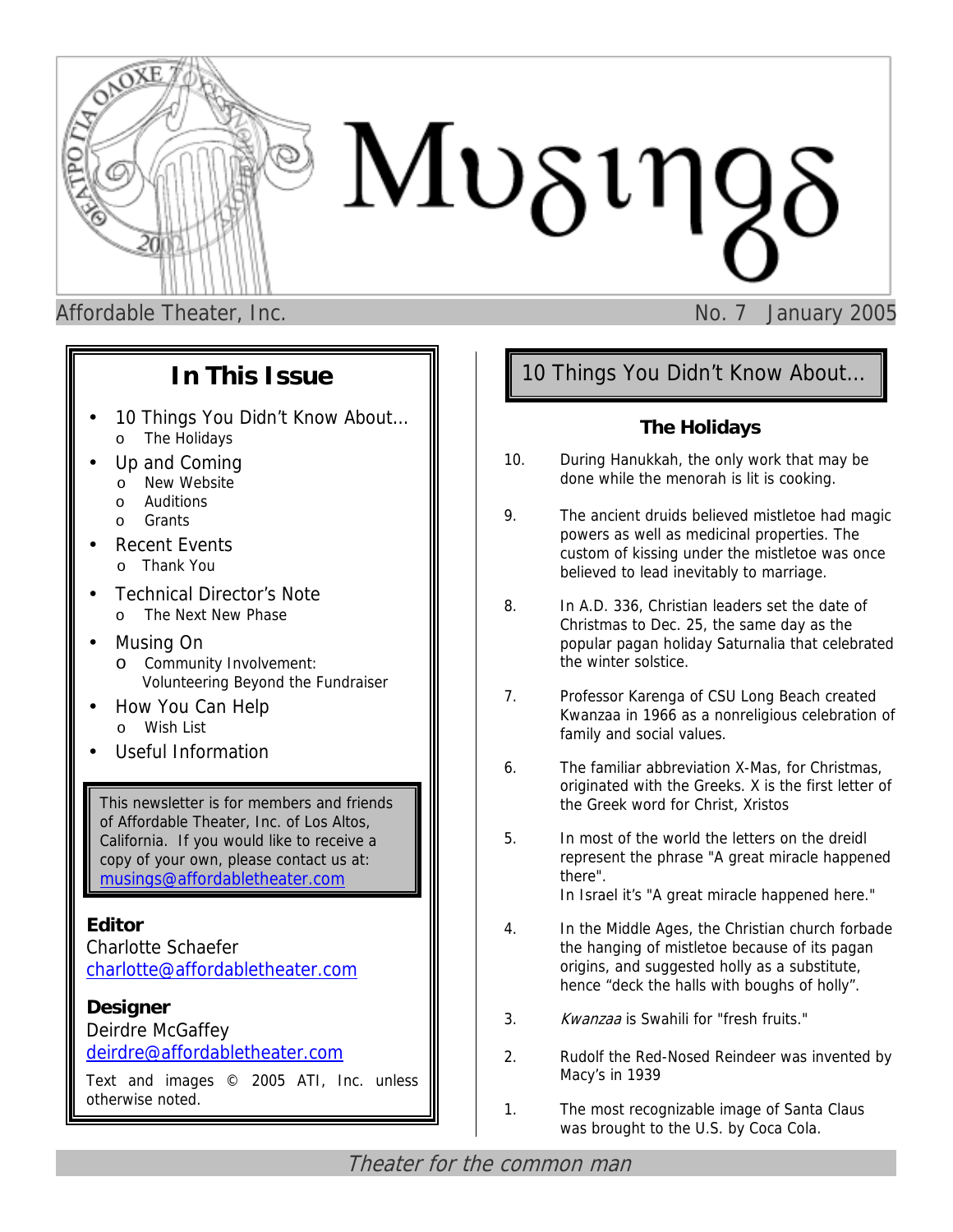# Up and Coming **Recent Events**

## **New Website**

2005 is a new year, so we welcome a whole new look for [www.affordabletheater.com.](http://www.affordabletheater.com/) Please enjoy the new site, and let the [webmaster k](mailto:webmaster@affordabletheater.com)now if you have any issues.

## **Auditions**

## **The Competition:**

Affordable Theater has been asked to perform in the AACTFest as the representative for the State of California.

The competition begins in March 2005 at the state level and continues at the Regional and National levels over the course of the next year.

## **Performance Date:**

March 19, 2005

## **Auditions:**

Thursday 6:30pm-9pm January 6, 2005

## **Rehearsals:**

Tuesdays/Thursdays 6:30pm-9pm January 11, 13, 18, 20, 25, 27; February 1, 3, 8, 10, 15, 17, 22, 24; March 1, 3, 8, 10, 15, and 17<sup>th</sup>

## **The Play:** A Game

A short, amusing, and disturbing piece about human nature.

For more info visit w[ww.affordabletheater.com/game/](http://www.affordabletheater.com/game/)

## **Grants**

ATI will be applying to a minimum of 12 grants over the next 12 months. While there is no guarantee that we will receive any grant money, this is an important step in ATI's development. Grants exist for everything from supporting specific programs, to general monies for everyday expenses.

For you, as supporters of ATI, grants mean expanded growth for the theater. For example, if we were to receive a grant for general expenses, we would be able to give our actors and techies stipends when they work on shows without having to worry whether or not the show made money on its own.

If you hear of a grant that you believe ATI might qualify for, please forward the information on.

## **Thank You: When Santas Collide**

To all our wonderful volunteers, thank you! We literally could not have done it without you!!

To those of you who showed up early, worked in different positions that you were assigned, stayed late, answered questions even if you weren't sure you had the right answer, and a thousand other things that made the event go - thank you!

I would like to take a moment to apologize for the more disorganized format of our volunteering. Sadly our coordinator for the day had a family emergency and was unable to attend. But each of you stepped up and filled in where needed and the event was wonderful!

I did get the opportunity to speak with many of you individually, and if I missed you, I apologize.

If you asked about volunteering for ATI during the rest of the year, please drop me a line at [deirdre@affordabletheater.com an](mailto:deirdre@affordabletheater.com)d I'll get you more information. We put on a show approximately once a month, so we are always looking for new actors and techies. Even if you don't have experience, if you are interested, we are always willing to teach.

We are also going to be working on next year's fundraiser, which will be held December 10th, starting in January. If you'd like to help out there drop us a line.

Thank you again, and I hope to hear from many of you in the future.

Sincerely;

[Deirdre B. McGaffey](mailto:deirdre@affordabletheater.com) Technical Director



Some of the volunteers from The Santa Clara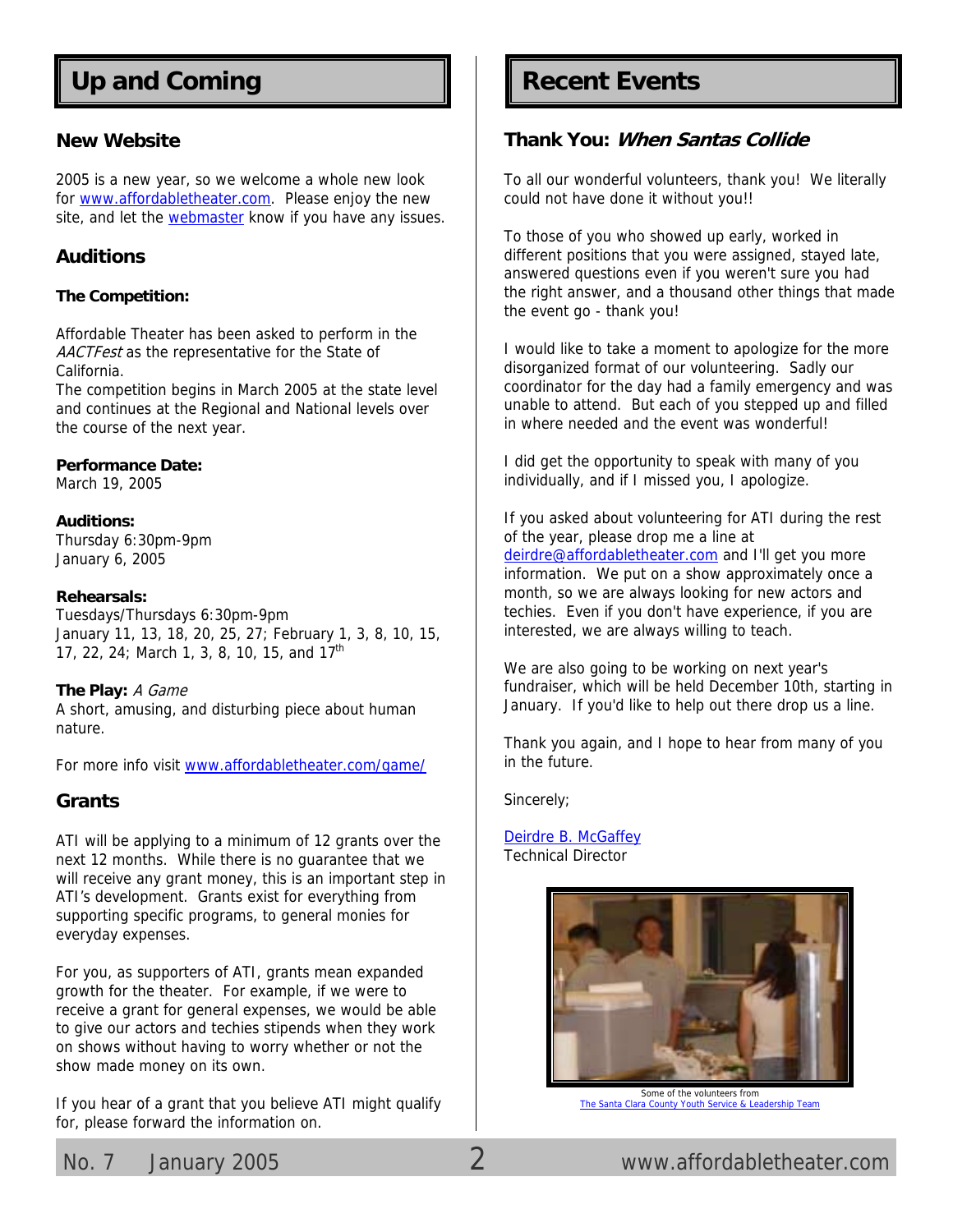# **Technical Director's Note | | Musing On**

## **The Next New Phase**

Lighting design is a subject near and dear to my heart, and this year it became a reality for Affordable Theater.

With the purchase of twelve PAR56 theatrical lights ATI has entered its next new phase.



PAR stands for **P**arabolic **A**luminized **R**eflector. Basically a PAR-can is just a container for a lamp, designed to make the majority of the light aim in a single direction.

Before their manufacture became standard, many theaters used coffee cans to house the lamps…hence the name.

So why are PAR-cans so popular? After all, there are lots of lights that can do much more than the simple PAR. The answer lies in its very simplicity. By keeping the power and wattage of the beam within the lamp, which is easily replaceable, one PAR-can is able to produce a wide range of beams simply by changing the lamp. The low cost and light weight of the PAR-can, in addition to its versatility, have made it very popular with touring groups. When every pound counts, a fixture with no heavy glass lens or much hardware is a lifesaver.

Basic onstage lighting is made up of three different focuses: "key," "fill" and "back" light. Key lights shine directly on a speaker or object, casting shadows with their features and adding depth. So that these shadows are softened, lower intensity lighting is directed into the shadows on the person or object as a fill light. Back lights illuminate the background. Controlling the position, intensity and color of these lights is what gives a lighting design its individuality.

So what do these PARs mean to ATI? The ability to light a space means that our troupe is now even more versatile. We no longer need to worry about whether or not the room we are being asked to perform in is adequately lighted. Conversely, if we need to turn off the main lights of a room in order to use our projector, we can now have an alternately controlled source of light for the remainder of the show.

If you were able to join us for *When Santas Collide* you were witness to the first production with our new lights. Over the course of the next year, we will integrate lighting into many of our shows. Who knows where this will lead us by next year's fundraiser!

## **Community Involvement**

## **Volunteering Beyond the Fundraiser**

The holiday season is a time of giving: to our friends, to our families, to our communities. During the holidays, we give, and this is good. To all those who gave so generously of their time and money and talent at Affordable Theater's second annual fundraiser: When Santas Collide, thank you for making the evening such a smashing success.

But as the holdays end, the decorations come down, and we all retreat to our everyday, tinsel-free existance, it's easy to forget that there's still work to be done. So, here's a New Year's resolution for you. This year, resolve to give a little time, every month, to bringing the arts back into your community. Though we hope you'll chose to give some of that time to us, and we'll talk more about that next paragraph, we'd be happy if you gave a few hours to the arts anywhere in your community: gather your friends together to see a show, read stories to children at your local library, take an art class as the community center. Get involved.

Now, for those of you saying, "I'm not sure how to get involved", let Affordable Theater help you. Whater your interests, whatever your talents, whatever time you have available, we have a place for you. So many little things need to be done - and so many big things as well. Do you only have one afternoon available? One afternoon is all it takes to help our wardrobe mistress reorganize the costume closet, and make sure everything is marked, mended, and ready to go for the next show. New sets need building, and old sets need repainting and repair. There's research to be done for Drama Department in a Box, and scipts to be writtien for the Storyteller series. Our fabulous Webmistress has more plans for the site than any single human can handle, and would love to hear from anybody with design or implementation expertise. Do you know anything about marketing or advertising? Come in and tell us about it sometime. And, as always, if you know of group who would enjoy a performance by Sarah's Troupe or could use a Drama Department in a Box, it only takes a few minutes to give them our contact information.

> Without our volunteers, we couldn't exist. We look forward to seeing you all in 2005!

## **Hope to see you there!**